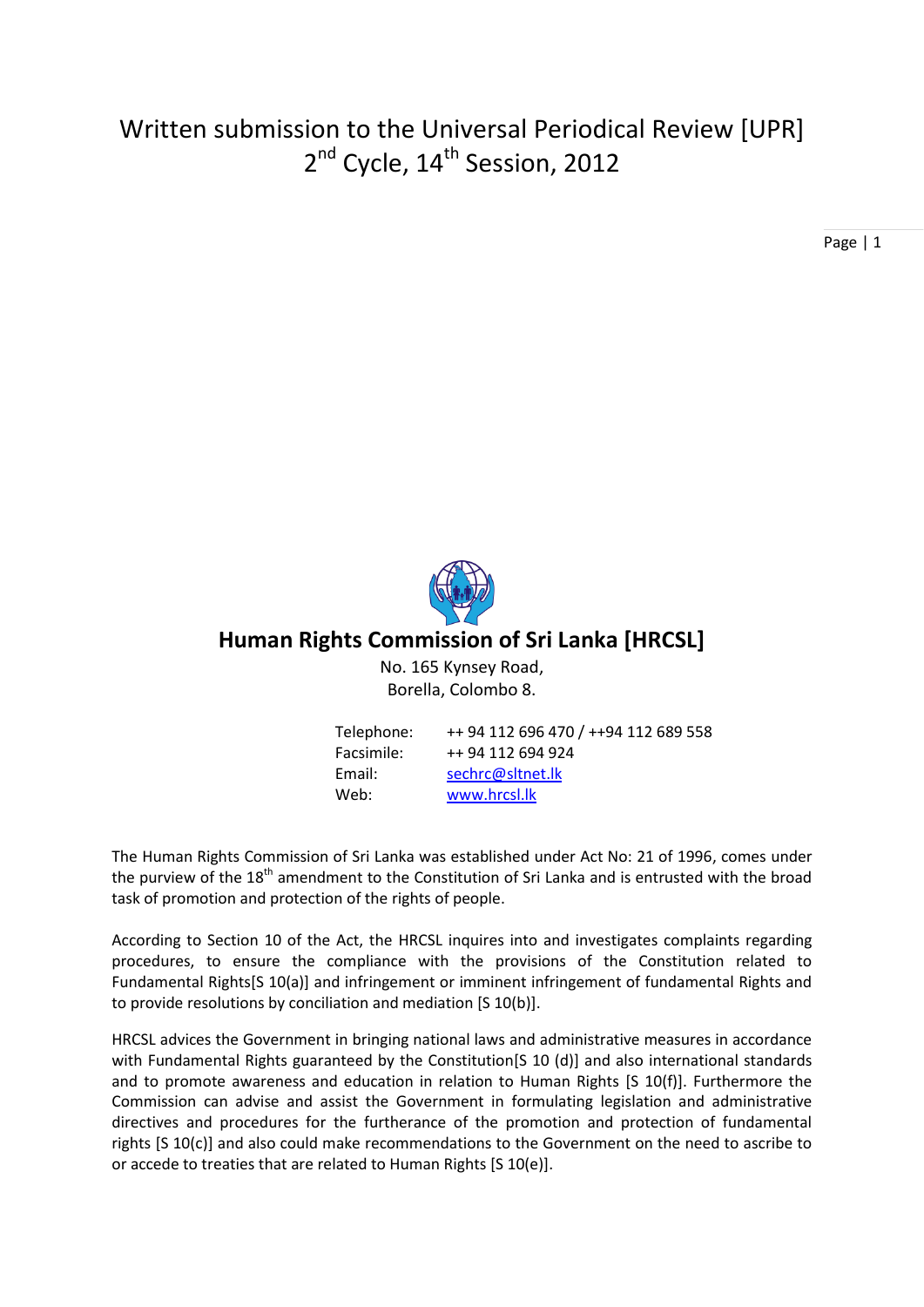#### **INTRODUCTION**

1. The HRCSL welcomes the conclusions and recommendations made at the  $1<sup>st</sup>$  UPR. The HRCSL is 1<sup>st</sup> time actively participating in the UPR process by making this submission, assessing and evaluating the progress made in respect to the recommendations from the last review, and in addition, to review the human rights situation in the reviewing period.

In preparation of this submission, the HRCSL had interactive dialogues with the state authorities on implementation of the recommendations of the last review and with the civil society and I/NGO members at regional and national levels welcoming oral and writing submissions.

#### **INTERNATIONAL OBLIGATIONS**

2. Sri Lanka is party to most of the international human rights treaties, but yet to ratify and domesticate the following international human rights treaties in order to strengthen human rights framework of the country. Further HRCSL encourages Sri Lanka to fulfil obligations as per the treaties.

2.1. The HRCSL welcomes Sri Lanka's ratification of ICCPR and the OP I to the ICCPR enabling individual's access to the Committee and translates the ICCPR into domestic laws<sup>1</sup>. Following the same, despite the ratification of CAT, the GOSL needs to reconsider the reservations made for the CAT.

2.2. Stating that the HRCSL notes the Government efforts to assure enjoyment of the ESC rights, encourage GOSL to ratify the ICECSR Optional Protocol.

2.3. While appreciating the commitment of the Government and I/NGO initiatives to uphold the rights of persons with disabilities, HRCSL encourages Sri Lanka to ratify CRPD and its Optional Protocol. HRCSL could be designated as the independent monitoring mechanism in terms with the CRPD Article 33.

2.4.HRCSL welcomes the GOSL law and policy changes, administrative arrangements and programmes to fulfil the rights promoted under the various treaties ratified. HRCSL anticipates the GOSL to take measures to submit periodical reports. The GOSL needs to designate the respective line ministries as focal points and appoint committees to monitor and submit reports on time.

2.5. HRCSL emphasizes the role of the Government in implementing and communicating the recommendations made under the UPR, it heartens the GOSL to raise awareness and to have a wide range of consultations among the Government officials including provincial councils in before, during and after the UPR.

1

 $<sup>1</sup>$  International Covenant Civil and Political Rights Act, No. 56 of 2007</sup>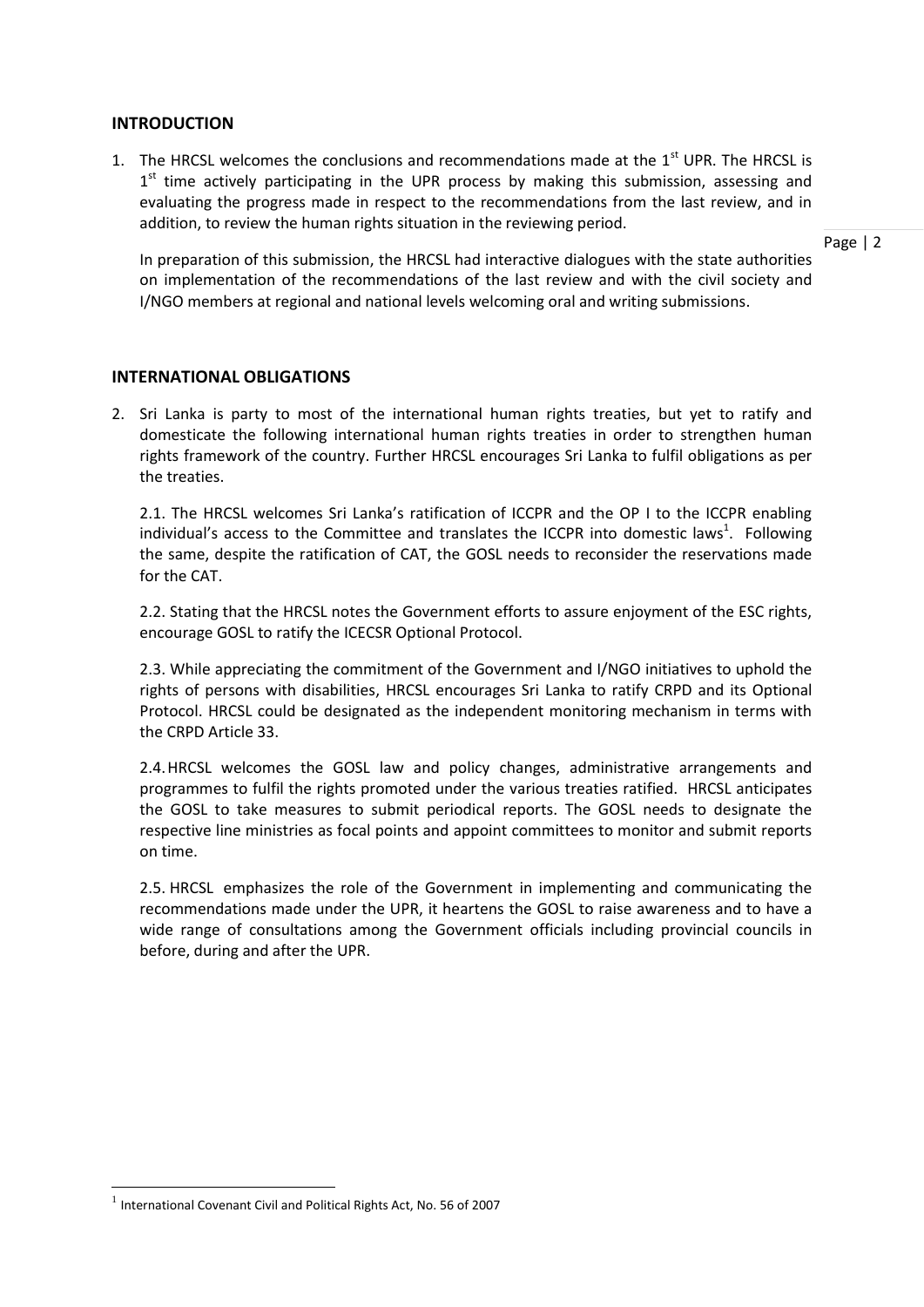#### **DOMESTIC CONCERNS**

#### **3. Internally Displaced Persons**

living with host families and who are in need of durable solution. Rights of IDPs in reference to food Page | 3 A total of 317,790<sup>2</sup> new IDPs and 304,000 protracted IDPs reported at the beginning of the year  $2010<sup>3</sup>$ . Government claims that majority of the IDPs are been resettled, but needs to consider IDPs security have been ensured and they have also been facilitated in reintegration in areas of return through infrastructure building and providing of assistance for initial economic opportunities<sup>4</sup>. HRCSL appreciates Government's attempt to ensure housing rights of people through providing housing for returnees<sup>5</sup>. However, land related disputes are aggravating issues that require much attention of the Government.

Addressing the issues of IDPs and returnees to ensure equal rights, the HRCSL suggests the GOSL [a] to implement existing programmes of providing compensation for death and injuries, and for lose and damage of land and property within a specific time period [b] initiate an appropriate Government mechanism<sup>6</sup> considering the gravity and conflict sensitivity of land and property related disputes.

#### **4. HIV/AIDS**

Since the time of its discovery in Sri Lanka in 1987, the prevalence of HIV has been one of the lowest across the globe, percentaging to 0.1%. As of end of 2011, Sri Lanka reported a cumulative total of 1463<sup>7</sup>, while it is estimated that the number could be ranging possibly between 2000-4000 against the total country population of 20 million<sup>8</sup>. The GOSL STD services provide antiretroviral therapy (ART) free of charge to all eligible people living with HIV.

4.1. HRCSL observed that PLHIV availing services refer often to instances of Stigma and Discrimination. Even though many steps have been taken to sensitize hospital staff and authorities on reducing stigma and discrimination faced by PLHIV, many situations of rights violations, such as refusal to treat and breach in confidentiality of PLHIV status have occurred in the past. The GOSL strategic directions under the Health Master Plan for Sri Lanka (2007-2011) and the National Maternal and Child Health Policy relating to HIV Prevention and PLHIV Care do not specifically refer to the rights of PLHIV. The GOSL needs to take measures to ensure legal awareness and free legal aid

 2 During the period from October 2008 to June 2009 a total of 285,018 people have crossed to Government-controlled areas. (Refer to UNOCHA Joint Humanitarian Report June 2009)

 $^3$  Annual Report 2010, National Protection and Durable Solutions for Internally Displaced Persons Project, Human Rights Commission, n.d.

http://www.idpsrilanka.lk/html/Project%20Reports/ProjectProposal/Reports/Annual%20Reports/2010%20Annual%20Rep ort,%20NPDS%20for%20IDPs%20Project,%20HRCSL.pdf , [20 February 2012]

<sup>&</sup>lt;sup>4</sup> "Food for Work" programme implemented by the Ministry of Economic Development encouraged community participation in rebuilding the villages. Village infrastructure: rebuilding of tanks, sources for drinking water and rural roads, home gardening, and building of community centers and schools were done through the programme.

<sup>5 49,488</sup> housing units have been completed by end of 2011 through North and East Housing Reconstruction Project and another 50,000 housing scheme is been initiated.

 $^6$  The HRCSL made recommendation in the year 2002 to establish alternative dispute resolution mechanism [page 30 -32, Legal Analysis of Property Issues of IDPs,

[<sup>\]</sup>http://hrcsl.lk/PFF/Legal%20Analysis%20of%20property%20issues%20affecting%20internally%20Displaced%20Persons%2](http://hrcsl.lk/PFF/Legal%20Analysis%20of%20property%20issues%20affecting%20internally%20Displaced%20Persons%20and%20Refugees%20in%20Sri%20Lanka.pdf) [0and%20Refugees%20in%20Sri%20Lanka.pdf](http://hrcsl.lk/PFF/Legal%20Analysis%20of%20property%20issues%20affecting%20internally%20Displaced%20Persons%20and%20Refugees%20in%20Sri%20Lanka.pdf)

<sup>7</sup> <http://www.aidscontrol.gov.lk/nsacp/> (accessed on 3rd March 2012)

<sup>8</sup> <http://www.statistics.gov.lk/page.asp?page=Population> and Housing (accessed on 3rd March 2012)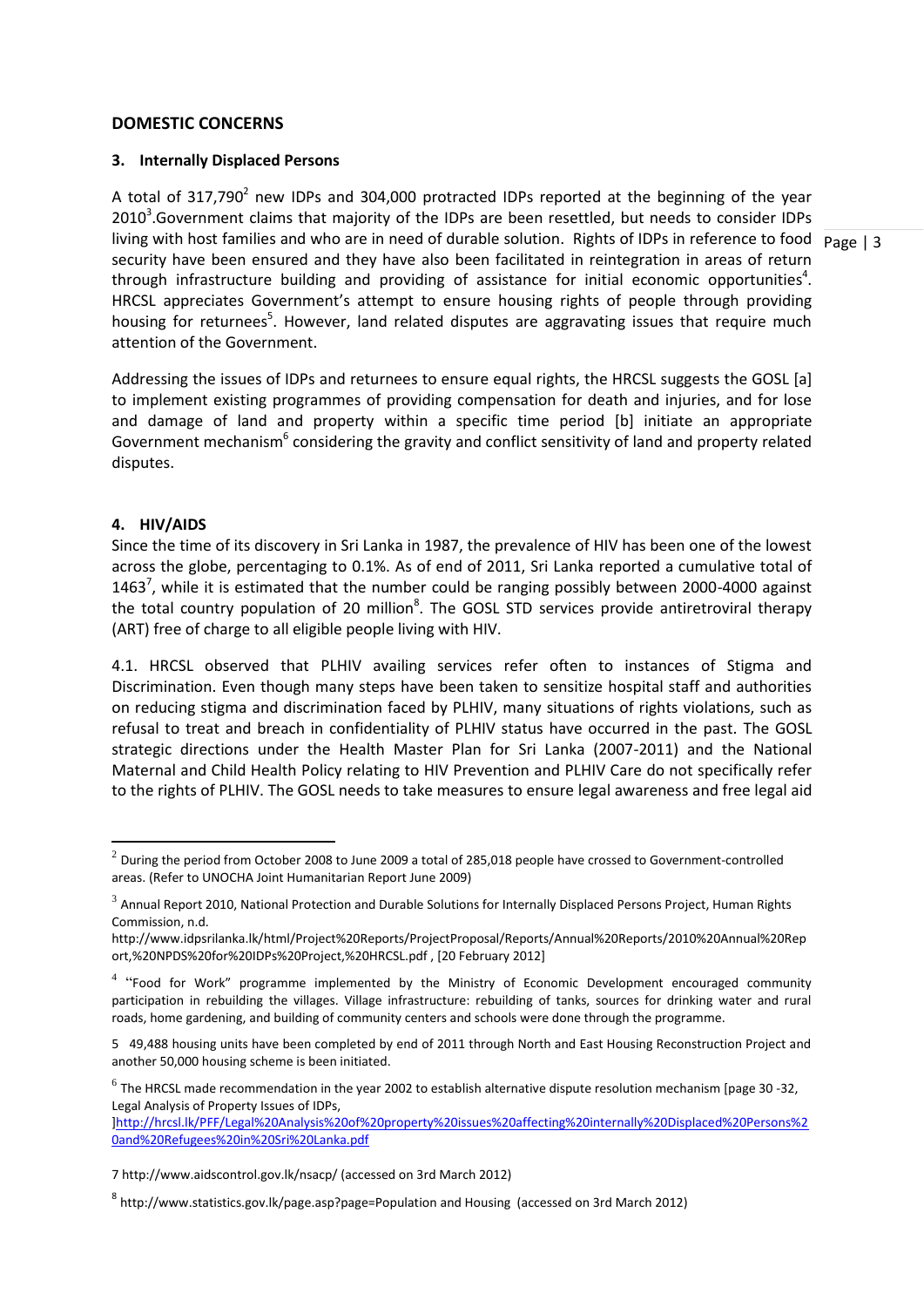for PLHIV and targeted community such as LGBTIQ, IDU, CSW communities to ensure dignified life with access to health and legal services.

Further, the Government needs to enhance the capacities of the NDDCB to rehabilitate drug users and to regulate rehabilitation centres across the country, according to the Minimum Standards drawn by the NDDCB which calls upon rehabilitation centres to ensure that the "Human Rights of the clients are protected"

Page | 4

4.2. The National Blood Transfusion Service Bill<sup>9</sup> has not yet been passed. The HRCSL recommends the GOSL to compensate for people who contract HIV through blood transfusions at the Government hospital.

#### **5. Freedom of Expression**

HRCSL recognizes the right to expression linked with right to information as foundation of democracy and encourages the Government to ensure free and secure environment for media personnel and institutions and enact the Right to Information Bill with necessary changes.

#### **6. Human Rights and the Society.**

The HRCSL recognizes the significance value of civil society, human rights defenders, activists, educators, promoters and education institutions in promotion and protection of human rights. The GOSL needs to recognize and facilitate them for enabling their services to reach people in need meanwhile ensuring protection of persons and sustainability of human rights institutions. During the reviewing period, the HRCSL trained and deployed 1340 HRDs in conflict affected areas.

#### **7. Rights of Prisoners**

-

There is an increase of Prisoners at various Prison institutions, causing overcrowding at Prisons<sup>10</sup>. The overcrowding of the remand prisoners are due to the delay in prosecution, delay in concluding investigations and not providing of bail or inability of the remandee to furnish the bail conditions due to the stringent bail conditions<sup>11</sup>. There are 1064 Prisoners convicted with the death sentence

[http://www.prisons.gov.lk/Statistics/Statics/Title3/3.8.pdf,](http://www.prisons.gov.lk/Statistics/Statics/Title3/3.8.pdf) accessed on 21.04.2012 at. 5.00 pm.

 $^9$  The legislature drafted the National Blood Transfusion Service Bill in 2007, which refers specifically to testing blood for HIV and action to be taken if National blood transfusion standards have not been met.

 $10$  There were around 32,128 convicted Prisoners and 100,491 unconvicted Prisoners at the various Prison institutions in the year 2010; Overcrowding of the convicted Prisoners are around 194.6% and unconvicted Prisoners are around 275.9% at the end of the year 2010. The authorized daily accommodation at various prison institutions for convicted Prisoners is 6,728 and 5,034 for unconvicted Prisoners as at year 2010. Daily average population of convicted Prisoners is 13,094 and unconvicted Prisoners are 13,890 at the Prison institutions in the year 2010. Due to the overcrowding the facilities at the Prisons, especially the water and sanitation facilities are not as per the international Prison standards and in accordance with the standards of the Ministry of health. See annexure 1, Table 1, Table 2 and 3 for direct admissions of convicted and unconvicted Prisoners by institution, source: [http://www.prisons.gov.lk/Statistics/Statics/Title4/4.1.pdf, a](http://www.prisons.gov.lk/Statistics/Statics/Title4/4.1.pdf,)ccessed on 21.04.2012 at 4.00pm an[d http://www.prisons.gov.lk/Statistics/Statics/Title3/3.1.pdf,](http://www.prisons.gov.lk/Statistics/Statics/Title3/3.1.pdf) accessed on 21.04.2012 at 4.02 pm

 $11$  As at the end of year 2010, 3367 (25.5% of the total remandees) remandees have been in custody for a period of below 14 days, 2894 (21.9%) remandees for a period of 14-30 days, 2460 (18.6%) remandees for a period of 1 month to 6 months and 509 (3.9%) remandees for more than 4 years11; See Annexure 1, Table 4 on length of period spent in custody of all remandees as of 31.12.2010, source [http://www.prisons.gov.lk/Statistics/Statics/Title3/3.10.pdf,](http://www.prisons.gov.lk/Statistics/Statics/Title3/3.10.pdf) accessed on 21.04.2012 at 4.30 pm.

On 31.12.2010 there were 462 remandees awaiting for the trial for 6 months at the High Court, 248 from 6-12 months and 269 remandees awaiting trial for over 2 years at eh high court. 7186 remandees were awaiting trial at the Magistrate courts up to 6 months and 909 remandees awaiting trial at Magistrate courts for more than 2 years. See Annexure 1, table 5 on Period spent on remand by Prisoners awaiting trial, source: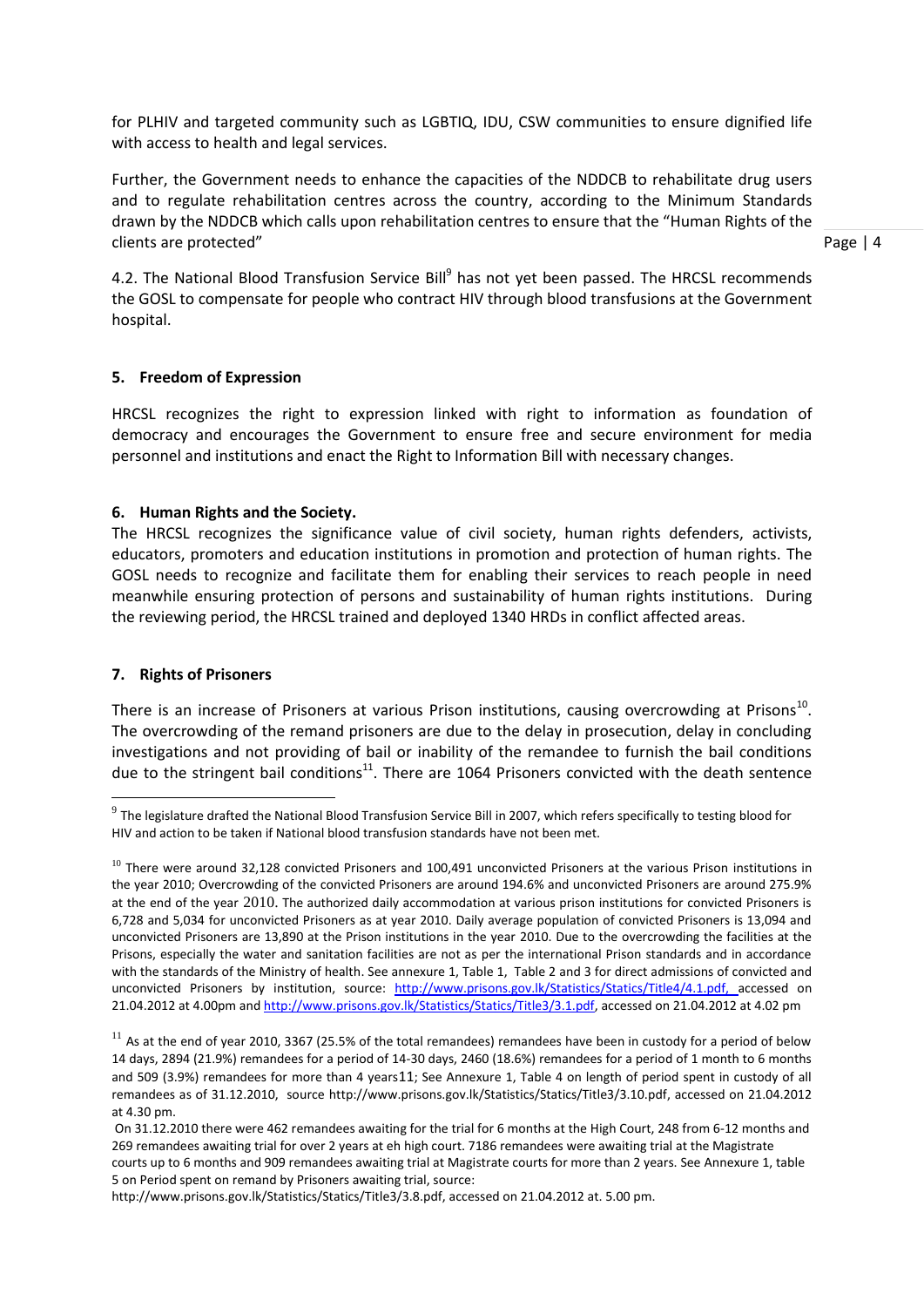from the year 2000 to 2010<sup>12</sup>, but from the year 1977, Prisoners were not executed. They are living with minimum facilities $^{13}$ .

to the community based corrections are very minimal. While respecting the Government's efforts in Page | 5 There is no system of crediting the time in detention when the final prison sentencing is made. The Department of Community Based Corrections is contributing in a high scale to mitigate the number of convicted prisoners being imprisoned; hence the scope of the crimes that are able to be referred expanding the facilities in the Prisons and increasing the number of court houses to expedite prosecution, HRCSL encourages the GOSL to take appropriate measures<sup>14</sup> without delay.

**8. Right to Remedial Action** 

There are judicial, quasi judicial and other institutions created in order to hold the administrators accountable for their actions and inactions by empowering them to receive public complaints and to provide relief and redresses. The HRCSL recognizes the importance of those institutions<sup>15</sup>, especially in post conflict era, and observes that availability and accessibility of those services at the district and divisional levels are not in satisfactory. Hence, HRCSL encourages the GOSL to capacitate those institutions to establish district and divisional levels mechanism.

#### **9. Land, Housing and Property Rights**

-

Ensuring equal rights for land, housing and property is under the purview of the Government. HRCSL wishes to see that GOSL implements of due procedures<sup>16</sup> in distributing lands for the poor and landless people and  $2^{nd}$  generation of IDPs<sup>17</sup> as an approach to poverty alleviation. HRCSL also

 $14$  The HRCSL recommends the GOSL to [a] increase of the scope of the crimes in the Community Based Corrections Act to reduce the number of convicted prisoners being imprisoned, [b] introduction of a system to consider the time spent in detention, as well as any other depravation of liberty in relation to a criminal offence is necessary in pronouncing the final prison sentence or the fine, [c] expedite prosecution/ trial, and reduction of the density of cases for a court/ judge/ officer to expedite the conclusion of the cases, [d] a referral mechanism to provide legal aid support for the prisoners from the LAC14, [e] abolition of the death penalty and substitution of the death sentences with life sentence and [f] establishment of a centralized information centre with details of all detainees and Prisoners.

 $^{15}$  [a] Mediation Boards - Mediation Boards were introduced by Act No 72 of 1988 and later amended as Act No 15 of 1997, and Mediation (Special Categories of Disputes) Act No 21 of 2003. The mediations boards constitute of mediators for each Divisional Secretariats. Out of 329 Divisional Secretariats in Sri Lanka, 80% of the Divisional Secretariats has established Mediation Board Commission. In 2011, the Act was amended and increase the monetary limit of disputes which compulsorily referred to the Mediation Board to LKR 250,000 or below when committed by a person under the age of 18 years, shall compulsorily referred to the Mediation Board. Accordingly, people can enjoy their justice speedy. The advantages in seeking remedies through Mediation Board is that it avoids further grievances and disputes between the disputing parties since it is not adversarial in nature. In addition, the Mediation process is inexpensive and not time consuming. [b] National Transport Board Commission, [c] Consumer Affairs Authority, [d] Sri Lanka Bureau of Foreign Employment etc.

<sup>16</sup> Land Development Ordinance No. 19 of 1939 emphasizes on distributing Government-owned land among the poor and landless in order to eradicate poverty. It also explains standard procedures of distributing lands among the people. It is under this procedure, the Government held *Land Kachcheri.* 

 $17$  Land or a house is given as a replacement to a loss of them due to war and displacement. Hence, the Second-generation IDPs who have had lived with parents at the time of displacement are not qualified to obtain land or house under the current system.

 $12$  See Annexure 1, table 6, source: [http://www.prisons.gov.lk/Statistics/Statics/Title6/6.1.pdf,](http://www.prisons.gov.lk/Statistics/Statics/Title6/6.1.pdf) accessed on 21.04.2012 at 6.00 pm

<sup>&</sup>lt;sup>13</sup> Condemned prisoners are taken only for one hour per day out of their rooms for open air. This situation is totally deferent from the life time sentenced prisoners.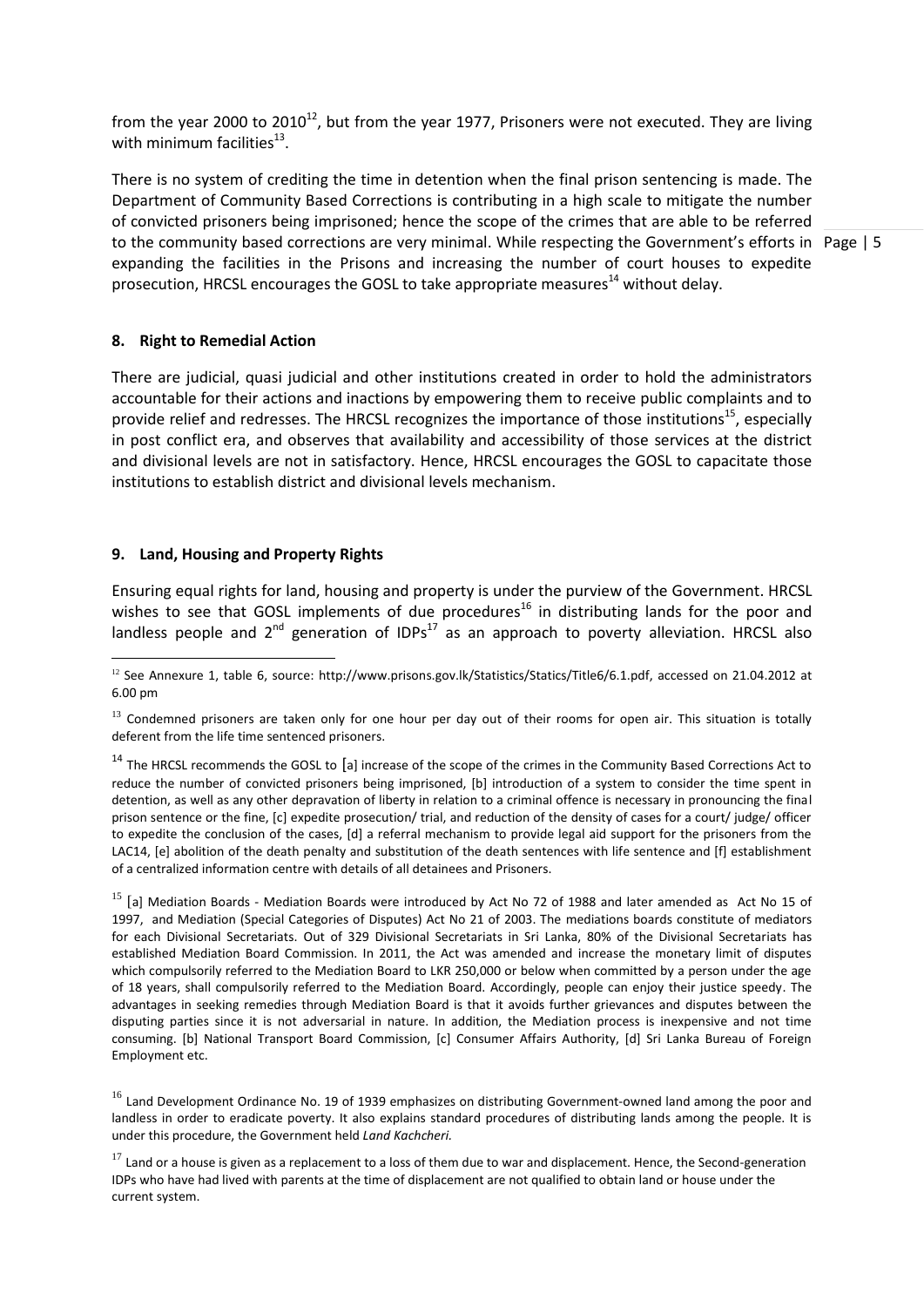observes acquisition of land for security<sup>18</sup> establishments and developmental purposes. Some areas which have been acquired as high security zones during the conflict are being turned into Special Economic Zones<sup>19</sup>. The HRCSL emphasizes that the GOSL should implement standard procedure in land acquisition that people have to be informed, consulted, provide with alternative lands, and compensate prior to land acquisition.

Page | 6

#### **10. Freedom from Torture and Custodial Deaths**

The deaths of persons in the state custody and incidents of torture have been reported to the HRCSL<sup>20</sup>. There is no provision to penalize or impose strict liability on the OIC of the Police Station, in case of a death in custody and torture<sup>21</sup>. While appreciating the initiatives taken by the Government to minimize the death in custody and torture, the HRCSL stresses the GOSL to take appropriate actions on imposing the liability of torture and death in custody on the OICs of the Police stations, SPs of the Prisons and head of other places of detentions when the sufficient evidence are established. Compensation schemes needs to be introduced to the dependants of the person demised in custody in case of torture. The repeal of the legislations to ensure that a victim or an accused is able to represents with his or her Attorney at the Police stations, as per the directions of the Supreme Court<sup>22</sup>.

#### **11. Witness and victim protection**

Witness and victims are coming through enormous threats due to the non availability of a legislative protection mechanism and non availability of securing the identities of the witnesses through different methods of submission of witnesses. HRCSL recommends that a comprehensive legislation be enacted to safeguard the victims and witnesses as proposed by the Protection of Victims and Witness Bill.

#### **12. Peace and Reconciliation**

-

12.1. Three decades of war ended in 2009 bringing new hopes for lives. Elections were held in conflict affected areas<sup>23</sup>. The HRCSL notes the development programmes taking place in the Northern Province, but since the conclusion of war, transition of these areas from situation of war to

 $18$  "Large amount of area of the Mullikulam GN Division of Musali DS Division of Mannar District has been occupied by the Sri Lanka Navy to establish its camps. Study Report on Private Land occupied by the Security Forces in Mullikulam DS Division, National Protection and Durable Solutions for Internally Displaced Persons Project, Human Rights Commission of Sri Lanka

 $19$  Sampur, in Trincomalee which had been a high security zone during the conflict time have been turned into a Special Economic Zone. About 1,262 families of 4,000 persons are displaced for several years and living in temporary shelter, not being able to return to their native places.

 $^{20}$  From the year 2008 to 2011, around 51 complaints on death in custody and 2462 complaints received on incidents of torture to the Human Rights Commission, source: Complaint Management System Database, Human Rights Commission of Sri Lanka.

 $21$  The liability is imposed on the respective officer who was responsible to look after the person in custody or the officer who committed the alleged torture.

 $22$  Supreme court case No. 527/08 in the case of Mohotti vs. Inspector General of Police

<sup>&</sup>lt;sup>23</sup> The Provincial Election for the Eastern Province and the local Government election for both the conflict affected north and East provinces were held. Northern Province Election is to be held.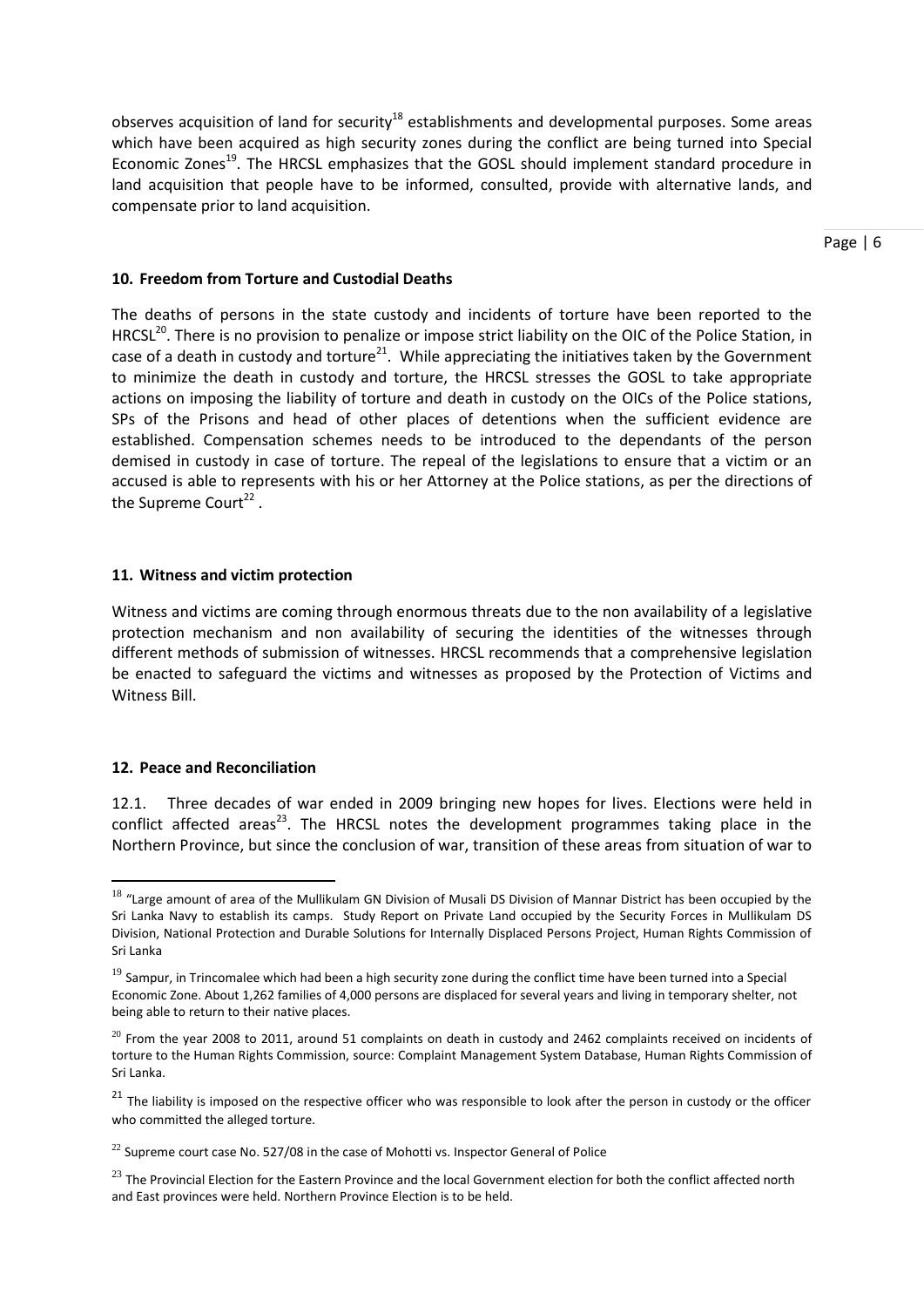normalcy is not much visible with the high military presence<sup>24</sup>, influence and participation in public administration and public programmes. The GOSL needs to have the Provincial Council Election in NP to ensure democracy and voting rights of people in the North.

12.2. The HRCSL recognizing the necessity of durable peace encourages the GOSL to implement a sustainable peace building and reconciliation progarmme. While appreciating the appointment of LLRC, the HRCSL encourages the GOSL to implement recommendations related to reconciliation.

Page | 7

**.** 

 $^{24}$  According to the military own statistics [www.cimicjaffna.com/main.php], in Jaffna, there are more than 35,000 troops for the estimated population 626,329 people [ [www.cimicjaffna.com/population.php\]](http://www.cimicjaffna.com/population.php), an average of one military persons to 18 civilians.